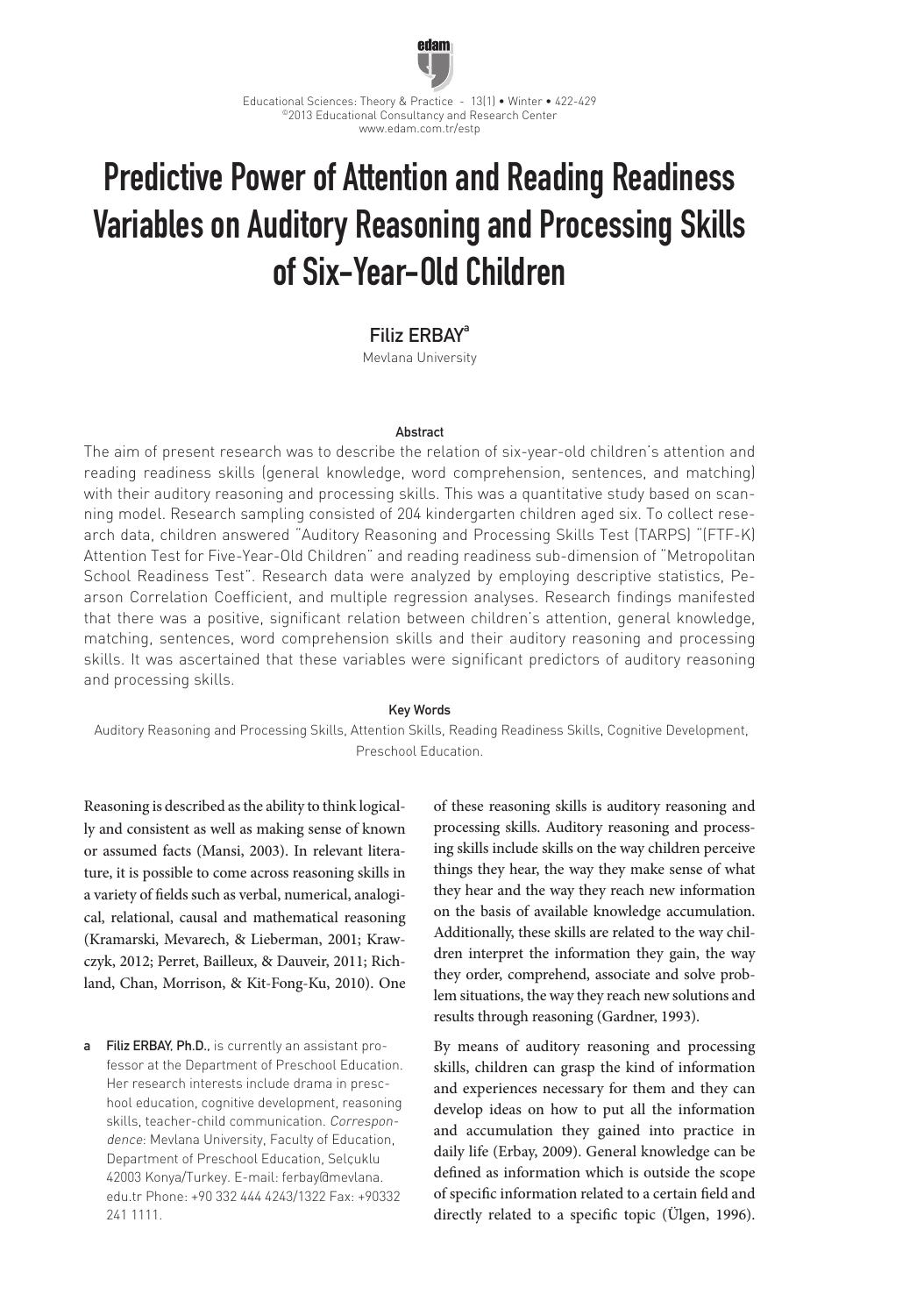Krulik and Rudnick (1999) claim that those who can form judgment on a specific topic are people who have sufficient level of knowledge on that issue and they can analyze new situations with all their dimensions, explore, draw logical assumptions and deductions, justify their ideas, reach certain conclusions, explain and advocate their conclusions (cited in Umay, 2003). Reasoning is making use of knowledge to reach a certain meaning and conclusion. Past experiences and existing information are crucial for reasoning processing. In order to gain reasoning skill children are expected to obtain new knowledge by interacting with other people, objects and events, to reach new meanings and conclusions by comparing what they gained with their past knowledge, to establish cause and effect relation between events, to question why and how they do what they do (İnal, 2010; Kandır & Orcan, 2010; Klauer, Willmes, & Phye, 2002; Thornton, 1998).

Another significant dimension in gaining reasoning skills to children is comprehension (Altıparmak & Öziş, 2005; Criner, 1992; Lohman & Hagen, 2003; Pilten, 2008; Umay, 2003). Mih and Mih (2011) report that comprehension is effective on reaching deductions. Comprehension can be defined as grasping what something means and signifies; by combining old information with new ones to obtain new, conclusive information. Comprehension which is related to monitoring the relations and solving social problems can also be defined as the skill of comprehending ideas and conceptualizing the topic. To improve comprehension skill in children the child is supposed to possess certain kind of experience with that particular object, situation, and event; in other words s/he should be able to observe, perceive, use and experience it so as to reach reasonable solutions (Gardner, 1993; Maviş, 2006). Gestalt psychologists too, by dealing with comprehension dimension throughout reasoning processing, have focused on comprehension-based reasoning which is a different form of induction-based reasoning. In comprehension-based reasoning form, a problem situation which seems difficult can all of a sudden be solved via "comprehension/grasp". While the individual seeks after solutions during this processing s/he deliberately avoids developing induction-based solutions. On the contrary the solution simply evokes in one's mind (İnal, 2010). On that account researchers underline that in order to gain reasoning skills to children their comprehension skills must also be stimulated (Criner).

Another factor researchers analyzing reasoning skills in children highlights is matching. Piaget underscores that in children the period between ages four to seven is the era of transition to logical thinking and to accomplish this transition, matching skill plays crucial role. Matching mostly corresponds to one-to-one matching concept. The processing of matching each object in a group with an object in a different group is termed one-to-one matching (Altıparmak & Öziş, 2005). To put this differently matching is described as realizing the difference between equal numbers of objects in separate groups irrespective of the similar qualities of the object (Görmez, 2007). Piaget argues that during pre-school period if certain concepts such as matching, classification and ordering are not established truly there may be some problems in future related to logical-thinking since these concepts act as bridge in the transition to logical thinking (Altıparmak & Öziş). The process of thinking about some things via logic is described as reasoning (Pilten, 2008).

Another skill deserving attention in enhancing children's reasoning skills is attention. Attention is a person's conscious skill to focus his/her attention on a certain issue. In other terms, it is the skill that focuses one's perception and thought on the exact moment by disregarding abstraction and disarray, ignoring all internal and external disturbing factors and pushing one's attention for long on a certain object (Kaymak Özmen, 2006, 2011). In order for children to realize appropriate relations between objects they should simultaneously ignore distracting elements and also exercise their selective attention. Components of attention are necessary to expose relational situations between objects and events (Weatherholt, Harris, Burns, & Clement, 2006). Auditory reasoning and processing skills on the other hand are skills that are also about the way children relate to the information they obtained (Tepeli, 2011). In relevant literature, it has been reported that attention and attention are multi-dimensional cognitive features and effective in cognitive domains such as learning, remembering, communication, problem solving, perception (Kaymak Özmen, 2006, 2011). One of these cognitive domains is auditory processing skills. Auditory processing is the ability of fluently perceiving and grasping auditory stimulus. By virtue of auditory processing skill, people can predict an auditory form that shall be synthesized from different sounds heard suddenly and in distracting situations they can make sense of the speech (İnal, 2010).

In terms of cognitive approach, it is argued that actions of an organism can be understood only if rea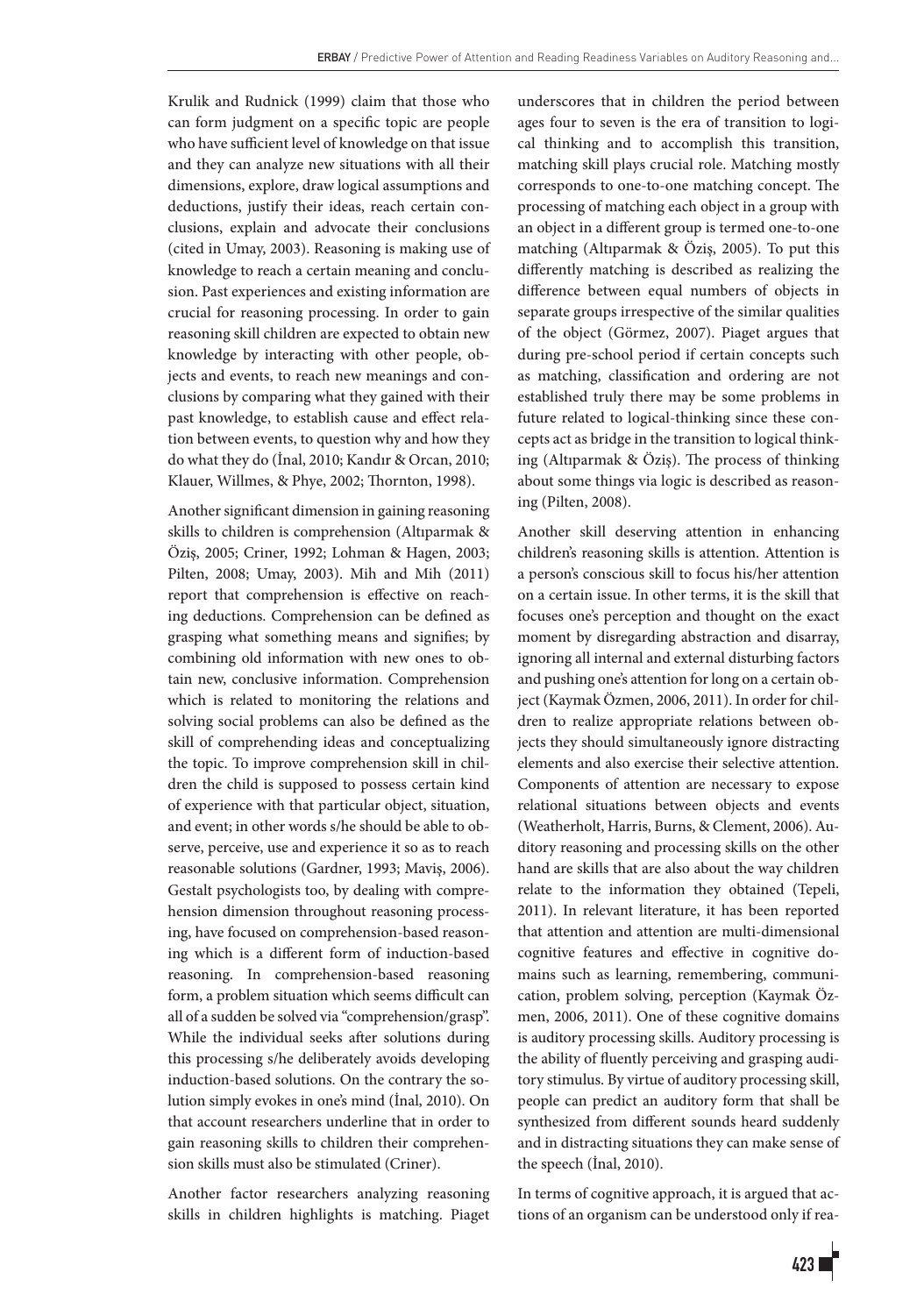soning and other cognitive skills are analyzed and construed (Arı, 2005; Atkinson, Atkinson, Smith, Bem, & Nolen-Holeksema, 2008; Deniz, 2012). Therefore, it is believed that in order to better understand children's behaviors, it is necessary to explore components of reasoning skills, to detect the way these skills develop in children, and to uncover the factors effective on such skills. A better grasp of behaviors shall enable preparing training programs and environments that shall support children in early stage. It is suggested that findings that shall be obtained in this research will lead the path in preparing these programs and environment. Furthermore, present research is unique compared to the rest of reasoning studies in literature since it deals with auditory reasoning and processing skills amidst pre-school children. That is another differentiating factor of current research. Based on all these features, it is believed that research findings shall provide a different outlook to pre-school education instructors and researchers and analyzers of cognitive development and reasoning topics.

Within that context, the primary objective of this research was to detect if six-year-old kindergarten children's attention and reading readiness skills (general knowledge, word comprehension, sentences and matching) were predictors of their auditory reasoning and processing skills.

To achieve this main objective, below-given questions were sought;

- 1. Is there a significant relation between sixyear-old children's reading readiness (general knowledge, word comprehension, sentences and matching) and attention skills and their auditory reasoning and processing skills?
- 2. Are reading readiness skills (general knowledge, word comprehension, sentences and matching) significant predictors of children's auditory reasoning and processing skill?
- 3. Are attention skills significant predictors of children's auditory reasoning and processing skill?

## **Method**

## **Research Model**

Dependent variable of this research was six-yearold kindergarten children's auditory reasoning and processing skill; independent variables were attention and general knowledge, word comprehension, sentences and matching which could be listed amongst reading readiness skills. The research was conducted in survey model so as to demonstrate the effects of independent variables on dependent variable.

## **Sample**

Research universe consisted of 60-72 month-old kindergarten children attending nursery classes of state and private elementary education schools of Ministry of National Education and independent kindergartens within Konya city, Selçuklu, Meram, and Karatay central districts. On the total 250 children selected via random sampling method from these kindergartens, the researcher conducted data gathering tools. However 46 children, since they got bored and failed to attend regularly, could not receive all three data gathering tools collectively thus the number of children constituting the sampling fell to 204; 97 girls and 107 boys. Age average of participant children was 67,3 months.

#### **Instruments**

In this research, instruments were "Auditory Reasoning and Processing Skills Test", "Attention Test for Five-Year-old Children" and reading readiness sub-dimension of "Metropolitan School Readiness Test".

**Test of Auditory Reasoning and Processing Skills:** (TARPS) was used as the data collection tool in the study. TARPS, which was developed by Gardner (1993), provides information about issues such as how children think, comprehend, generate ideas, draw inferences, solve problems obtain information, about how they list, comprehend, interpret and relate what they have perceived aurally.

The adaptation of the test to Turkish for 60-72 month children was conducted by Erbay (2009). The test involved 31 open ended items. Test measured skills of general information, comprehension, similarities, analogical completion, finding reasons, arithmetical reasoning and verbal absurdities but as it was done in the original test, they were evaluated on a single dimension as auditory reasoning and processing skills. When scoring the test each correct answer was given 1 point and false answers and "do not know" answers were given 0 point. For all of the test minimum score was 0 and maximum score was 31. Nine field experts were received for content validity of the test. Internal consistency coefficient, KR-20 value and the split half-test correlation value for Auditory Reasoning and Processing Skills Test were calculated to be 0.86, 0.87, and 0.83, respectively (Erbay).

**Attention Test for Five-Year-Old Children (FTF-K):** In order to designate attention levels of children (FTF-K) Attention Test for Five Year old Chil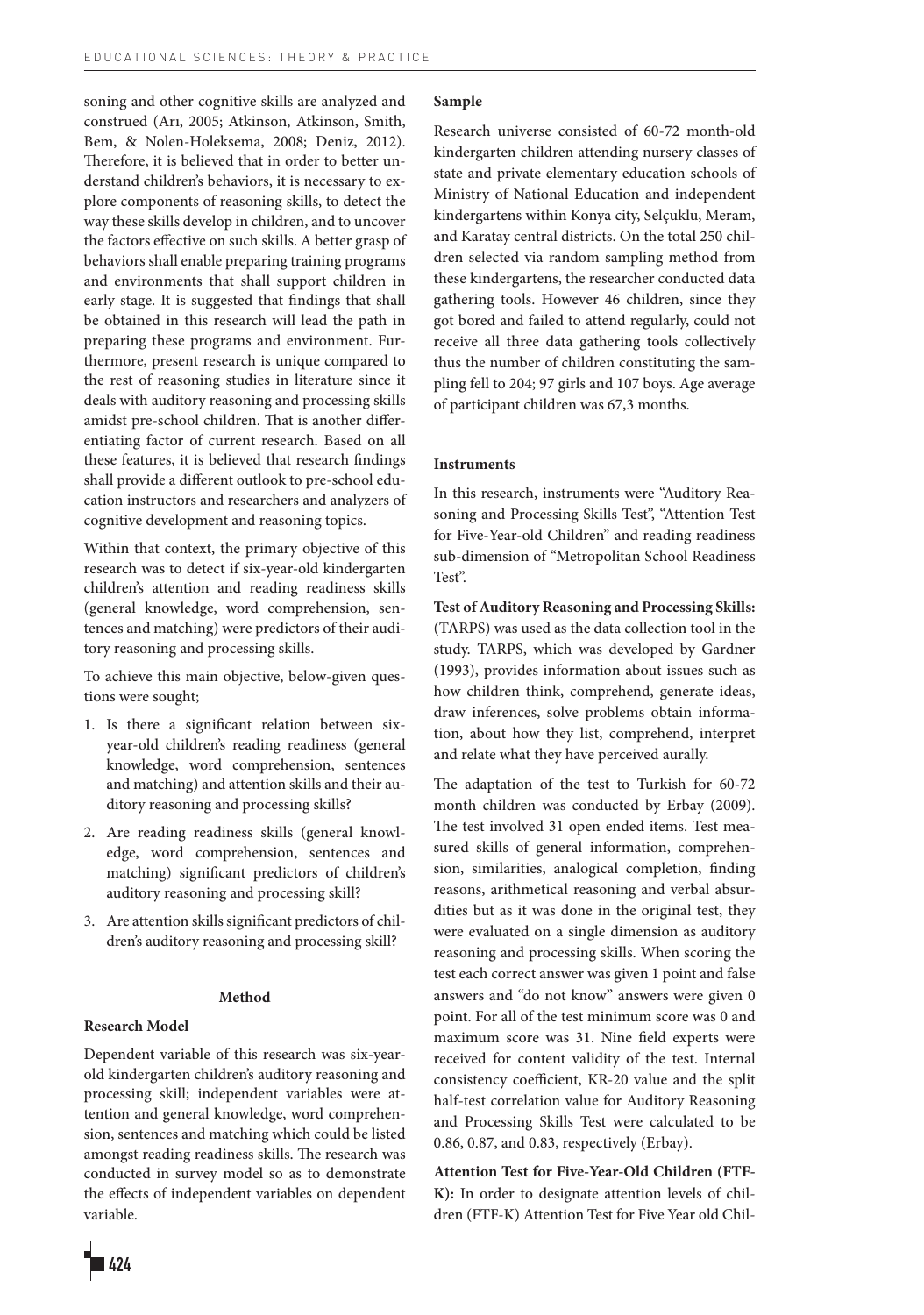dren was employed. The test required the children to find and select the pears in a group mixed with apples and pears in 90 seconds. There were collectively 42 pears in the test. The same test was applied on 5;0-6;3 year old children (n=266) in 1968. In 1970, the same test was applied to 5,0-6,0 year old children (n=1170). In the last application age, gender, and socio-economic level were also taken into consideration. Finally test-re-test (n=100) was performed in Frankfurt with thirty minute intervals (n=29) in Nordschein-Westfalen with threeweek intervals (n=66) seven month intervals. In Turkey, this test was performed by Ankara University Faculty of Educational Sciences senior students in Clinical Psychology Applications course on 30 children aged between five-six years old in order to make sense of instructions and conduct the tests. Reliability of FTF-K was verified via test-re-test method. In 1971, the test was performed in two kindergartens (n=29) on four-year-old children with three week intervals. Correlation between two applications was found as r=0.85. In the test, pears that the child drew within 90 seconds made up raw score. Since age and gender may be influential on result, corrected score is computed. In order to compute corrected score of the child, calendar age of the child at the time s/he took the test was determined and by adding to raw score the score corresponding to the table of corrected score the test was evaluated (Kaymak, 1995).

**Metropolitan School Readiness Test:** Developed by Hildreth, Griffiths, and McGauvran (1965) Metropolitan Readiness Test aimed to measure success levels and features which enabled kindergarten students to comprehend elementary school first-year instructions. The original form was in English language and R form of the test was adapted into Turkish by Oktay (1980). The test demanded no verbal answer from the child. Almost all figures constituting test items belonging to objects Turkish children were familiar. The test which consisted of a 16-page booklet had six separate subtests. There were collectively 100 items. Each subtest was made of figures that the child could select or copy according to verbal instruction of researcher. Test reliability was verified by computing the correlations between parallel forms of the test applied on 195 elementary education first grade children with several day intervals and obtained reliability coefficients varied between .53 - .83. Additionally, standard error scores computed separately for each subtest varied between 1.35 and 2.02. Validity of the test was compared with American norms and Istanbul norms; similarities were detected between average and standard deviations of children selected from the most developed regional schools in Istanbul and also average and standard deviations of American children (Kayılı, 2010; Yazıcı, 1999).

According to scoring scale, each correct answer corresponded to one score in this test. The test had total six subtests. The total of these six subtests were designated as overall readiness. Scores obtained from word comprehension (19 items), sentences (14 items), general knowledge (14 items), matching (19 items) subtests determined reading readiness; numbers (24 items) subtest indicated number readiness; total score of word comprehension, sentences, general knowledge, matching, numbers and copying (10 items) subtests indicated general readiness level (Kayılı, 2010; Yazıcı, 1999). In present study, reading readiness sub-dimension of the test was utilized.

#### **Data Gathering and Analysis**

Data gathering tools was applied on children by researcher one by one and with one week interval so as not to bore them. Auditory reasoning and processing skills test lasted for about 20 minutes, attention test was around 2 minutes and metropolitan school readiness test reading readiness sub-dimension lasted approximately 25 minutes on each child.

Arithmetic means and standard deviation values of obtained data were provided and relation between variables were analyzed via Pearson correlation coefficient. Additionally, independent variables' predictive power on dependent variable were tested via multiple regression analysis. In the statistical analysis of data SPSS 15 program was utilized.

#### **Results**

| Table1.                                                                                                             |     |       |      |  |  |  |  |
|---------------------------------------------------------------------------------------------------------------------|-----|-------|------|--|--|--|--|
| Mean and standard deviation values of children's auditory<br>reasoning and processing skills, attention and reading |     |       |      |  |  |  |  |
|                                                                                                                     |     |       |      |  |  |  |  |
| Variables                                                                                                           | N   | X     | SS   |  |  |  |  |
| Attention                                                                                                           | 204 | 25,67 | 9,85 |  |  |  |  |
| General Knowledge                                                                                                   | 204 | 11,12 | 1.94 |  |  |  |  |
| Word Comprehension                                                                                                  | 204 | 14.67 | 3,65 |  |  |  |  |
| Sentences                                                                                                           | 204 | 8.25  | 2.41 |  |  |  |  |
| Matching                                                                                                            | 204 | 13,40 | 3,70 |  |  |  |  |
|                                                                                                                     |     |       |      |  |  |  |  |

As demonstrated in Table 1, children's arithmetic mean values for variables were; 25,67 for atten-

TARPS *204 17,88 5,53*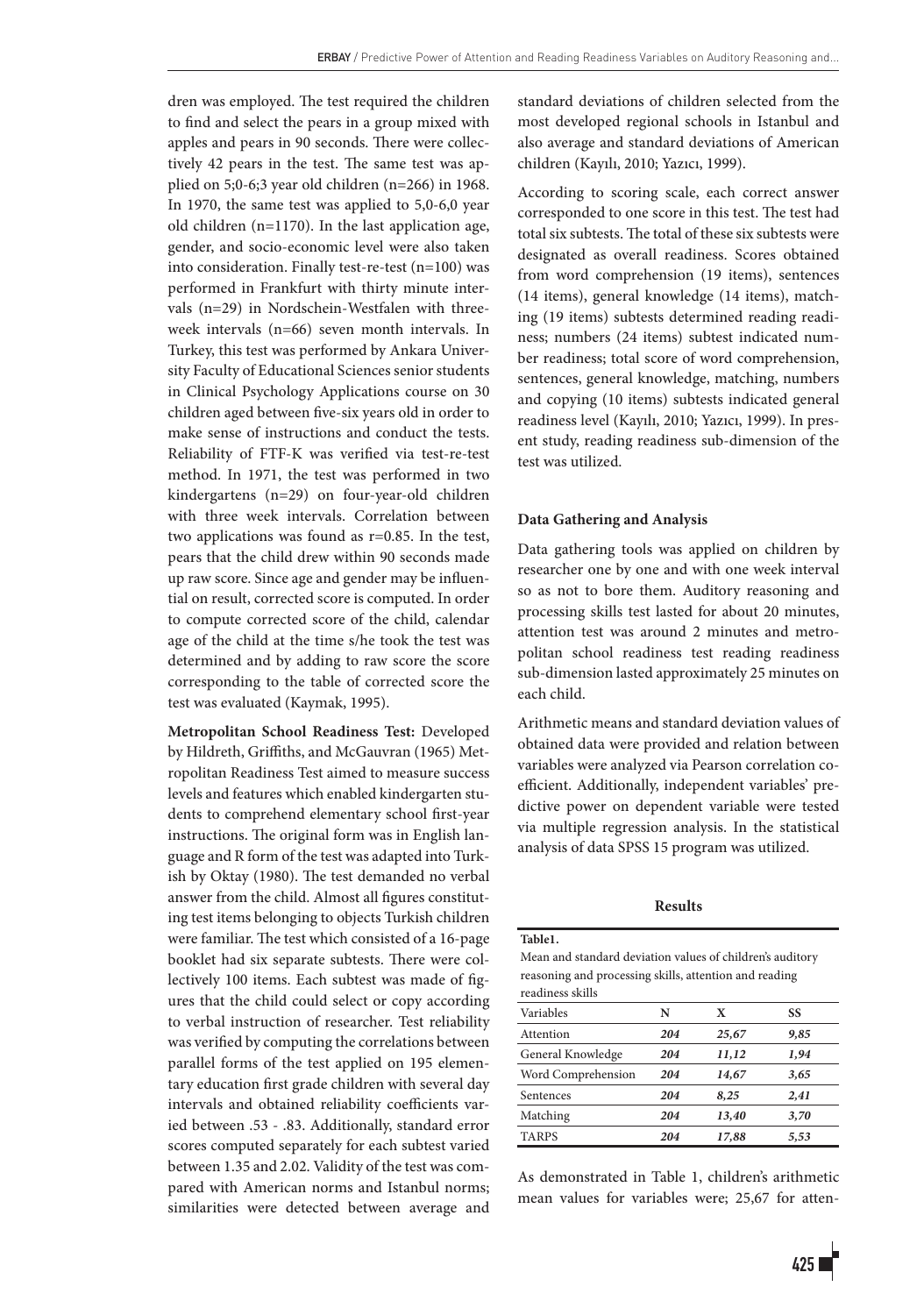tion skills; 11,12 for general knowledge; 14,67 for word comprehension; 8,25 for sentences; 13,40 for matching and 17,88 for auditory reasoning and processing skills.

The lowest score children could receive from all scales was 0. The highest scores were 31 for İMİB, 42 for attention, 14 for general knowledge, 19 for word comprehension, 14 for sentences, 19 for matching. Based on these score intervals it could be argued that children were in medium level in İMİB, sentences, attention skills and high level in general knowledge, word comprehension, matching skills.

**Table 2.** 

Relation between Children's Auditory Reasoning and Processing Skills, and their Attention and Reading Readiness Sub Skills

|                    | Tarps |
|--------------------|-------|
| Attention          | .47   |
| General Knowledge  | ,40"  |
| Word Comprehension | ,55"  |
| Sentences          | ,31"  |
| Matching           | ,52"  |
| $\sim$ $\sim$      |       |

Note: Pearson correlation between İMİB and attention, reading readiness skills \**p*<.05 \*\**p*<.01

As evidenced in Table 2, there was positive, significant, and medium level relation between children's auditory reasoning and processing skills and their attention, general knowledge, word comprehension, sentences and matching skills (*p*<.01). It could thus reasonably be argued that the higher children's attention, general knowledge, word comprehension, sentences and matching skills, the higher their auditory reasoning and processing skills' scores were.

#### **Table 3.**

| Multiple regression results of the prediction of auditory |  |
|-----------------------------------------------------------|--|
| reasoning and processing skills                           |  |

| Variable     | B             | SH <sub>p</sub> | <b>Beta</b> | t         |
|--------------|---------------|-----------------|-------------|-----------|
| Constant     | $-4,34$       | 1,79            |             | $-2.43*$  |
| Attention    | .19           | 1,79            | 33          | $6,33***$ |
| General K.   | ,43           | ,16             | ,15         | $2,68**$  |
| Word C.      | ,41           | 0.09            | ,27         | $4,42***$ |
| Sentence     | , 29          | ,13             | ,13         | $2.31*$   |
| Matching     | 33            | ,09             | , 22        | $3,70***$ |
| $R = 0.719$  | $R^2 = 0.516$ |                 |             |           |
| $F = 42,288$ | $p=0,000$     |                 |             |           |

\* *p<0.05, \*\* p<0.01, \*\*\* p<0.001*

As regression model exhibited in Table 3 was analyzed with respect to significance level it displayed that independent variables were strongly correlated with auditory reasoning and processing skills  $(R = 0.719; R^2 = 0.516; p < 0.001)$ . Five variables collectively explained 52% of the variance related to children's auditory reasoning and processing skill scores. Accordingly, it was feasible to claim that analyzed variables all together were effective on children's auditory reasoning and processing skills. It was clear that other variables account for the unexplainable 48% part of these skills.

According to standardized regression coefficient, relative order of importance of predictor variables on children's auditory reasoning and processing skills was; (1) attention skill, (2) word comprehension, (3) matching, (4) general knowledge (5) sentences. As t test results on the significance of regression coefficients were examined it showed that attention skill, general knowledge, word comprehension, sentences and matching skills were significant predictors of auditory reasoning and processing skills.

#### **Discussion**

Research findings manifested that there was a significant relation between children's auditory reasoning and processing skills and their general knowledge, word comprehension, sentences and matching skills sub- dimensions of reading readiness and it was also ascertained that these skills were significant predictors of auditory reasoning and processing skills.

In similar literature studies, parallel conclusions were obtained. Ni (1998) in his study demonstrated that children's reasoning skills on classification were positively affected by their knowledge level on the topic and their cognitive development levels. Richland, Morrison and Holyoak (2006) analyzed the effect of relational knowledge levels of children aged 3 to 14 years old from different groups on these children's analogical reasoning skills. They concluded that relational knowledge in children was effective on their analogical reasoning. These findings are parallel to the results of current research. As manifested by these findings too knowledge is a crucial concept for reasoning skills. It can be argued that the higher knowledge level is the better reasoning skills are.

Another concept closely related to reasonable thinking and reasoning skills is matching skill. Matching which corresponded to one-to-one pair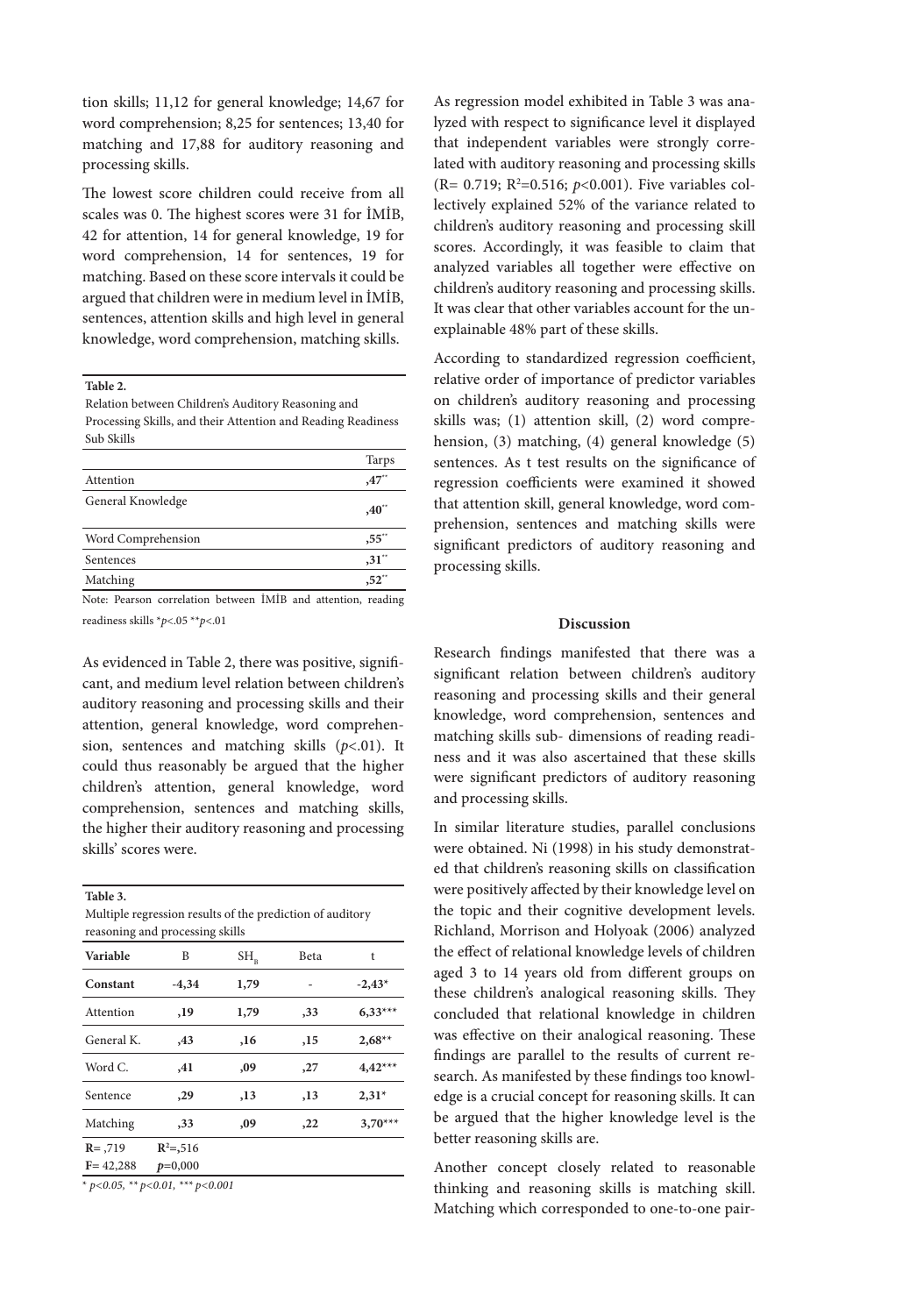ing constructs the basis of reasonable thinking (Aktaş Arnas, 2004; Ünal, 2010). Reasoning is a thinking skill which enables logical deductions thus it is only natural that there is a positive relation between matching and reasoning skills.

Gardner (1993) on the other hand underscored that there could be no reasoning without comprehension. Sofo (1986) argued that a good reasoning education should cultivate children's reading, writing and comprehension skills (cited in Criner, 1992). In this study, comprehension was analyzed together with word comprehension and sentences sub-dimension of reading readiness skills. Word comprehension and sentences grade comprehension and grasp of language on the basis of word and sentence. Comprehension equals terminologically to fully understanding what something is. Without understanding what something is the person can obtain no knowledge and draw deductions from this knowledge. On that account as manifested in this research too comprehension and reasoning skills are interrelated concepts. In a similar study Klein (1984) emphasized that the ability of children to construe problems was positively influential on their mathematical reasoning.

As seen there is a significant relation between children's reading readiness skills and their reasoning skills. Şimşek (2007) likewise reported that auditory perception, generalization, setting cause and effect relation and thinking skills were concepts related to children's state of readiness for reading. Van der Sluis, De Jong, and Van der Leij (2007) in their research covering 172 children between ages nine-twelve detected high and significant relation between updating and nonverbal reasoning and reading; transfer and nonverbal reasoning and reading. Theoretical information and research findings in relevant literature are supportive of the findings of current study.

In present research another variable of which relation with auditory reasoning and processing skills is investigated is attention skill. Research findings indicated that attention was a significant predictor of auditory reasoning and processing skills. By means of attention skills, children can perceive and make sense of surrounding events thus they can provide contribution to knowledge level. As indicated in the findings of this research too comprehension and knowledge are required factors of reasoning. The relation between auditory reasoning and processing skills and attention can be attributed to these reasons. Weatherholt et al. (2006), in their study covering 48-71 monthold children reported that attention and analogical reasoning skills were interrelated. Richland et al. (2006), in a similar study analyzed the effect of relationally complex situations and distracting factors on analogy based reasoning skill of three-four year old children. They emphasized that the rise in distracting factors as well as quantity of relational quality complicated children's skills of solving analogy problems. Based on these findings it can be claimed that in situations children cannot truly concentrate they experience difficulty in reasoning. As evidenced relevant researches in literature have parallel findings to this research. In relevant literature there are also some research findings emphasizing that aside from attention, reasoning skills are connected to different cognitive skills and abilities as well. These studies manifested that there was a positive direction significant relation between cognitive skills such as intelligence, imagination, intuitive thinking and reasoning skills in different domains (Güven & Aydın, 2006; Klauer & Phye, 2008; Richards & Sanderson, 1999).

Another finding obtained from this research was that 52% of auditory reasoning and processing skills could be construed via general knowledge, word comprehension, sentences, matching and attention skills. One of the limitations of current research is that not all variables that might affect children's auditory reasoning and processing skills could be included in research. In literature different, variables that might be related to reasoning skills are mentioned. Age, gender, education, senses, affective skills, culture, environment are some of the variables whose connection with reasoning skills is evident (Blanchettea & Richards, 2010; Erbay, 2009; Goel & Vartanian, 2011; İnal, 2010; Laupa & Becker, 2004; Raver, Garner, & Smith-Donald, 2007). Caropreso and White (2001) in their research demonstrated that there was a statistically significant relation between overwise children's analogical reasoning and their ethnic origins. Richland et al. (2010) explored pre-school Hong-Konger and American children's analogical reasoning with respect to cultural factors. At the end of research, Hong- Konger and American children achieved similar performance in analogy problems; however, they reported that Hong-Konger children's performance in complex relational situations was far better than American children. Tian and Huang (2009) accentuated that spatial reasoning skill developed far rapidly in five year six month- five year eleven months, numerical reasoning skill on the other hand improved fast in age seven- seven year five months. Kidd,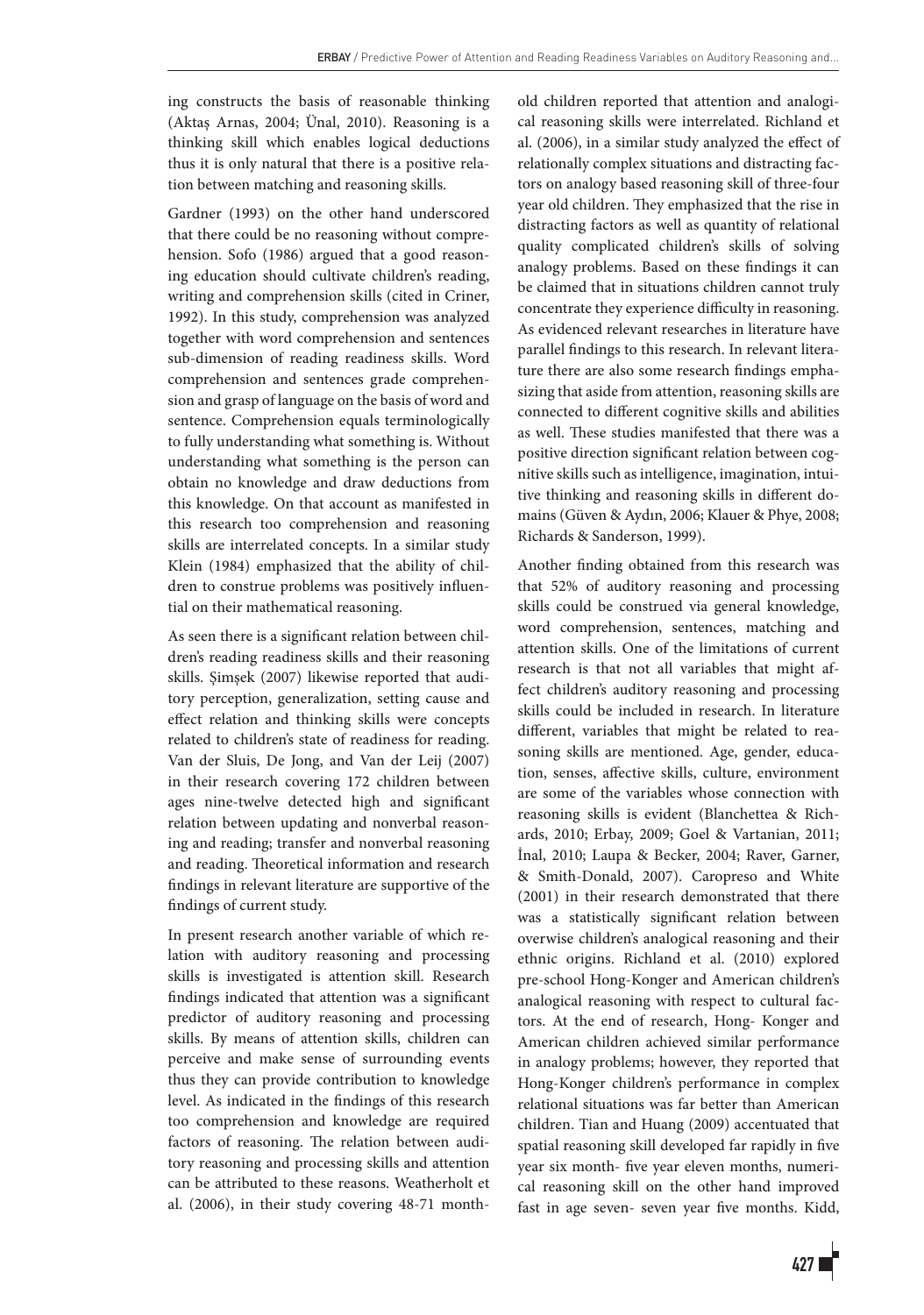Pasnak, Gadzichowski, Ferral-Like, and Gallington (2008) developed a mathematical education program to be applied on children and reported that this program improved children's reasoning skills positively. Strand, Deary, and Smith's (2006) research pointed that boys' numerical and nonverbal reasoning scores were higher than girls while girls obtained better verbal reasoning scores than their male counterparts. Tepeli (2011) in his study accentuated that preschool age children's auditory reasoning and processing skills were open to the effects of age, gender, socioeconomic level, and educational level of parents. As pictured, different variables accounted for reasoning skills in different domains. Thus it was assumed that these variables explain 48% part of auditory reasoning and processing skills which could not be clarified via findings of current research.

Based on research findings it could be argued that children with low levels of attention skill in particular and general knowledge, word comprehension, sentences, matching skills shall be inclined to face difficulty in reasoning or their reasoning skills shall be affected negatively. Therefore to the end of improving children's auditory reasoning and processing skills, activities that can develop all these skills together can be prepared with the cooperation of field specialists and teachers and these activities can be implemented in preschool education institutes. Preschool teachers' competency in supporting attention, reading readiness and reasoning skills of children can be determined. Teachers who fail to be satisfactory can be trained via seminars and training on the way to support these skills further. Additionally, supplementary information can be provided to these teachers on the potential distracters in home and school environments. In that way teachers shall eliminate these distracters from education environment thus in school environment children's attention shall not be distracted with futile details.

It can be suggested to researchers who shall focus on this subject that they compare the relations between different age group preschool children's attention and reading readiness skills and their reasoning skills and contrast the findings with the results of current research. Besides in other studies the rest of variables such as perception, memory, problem solving that might be connected to children's reasoning skills might be identified and the relation of these variables with reasoning skills can be put forth.

#### **References/Kaynakça**

Aktaş Arnas, Y. (2004). *Okul öncesi dönemde matematik eğitimi.* Adana: Nobel Kitabevi.

Altıparmak, K. ve Öziş, T. (2005). Matematiksel ispat ve matematiksel muhakemenin gelişimi üzerine bir inceleme. *Ege Eğitim Dergisi*, *6* (1), 25–37.

Arı, R. (2005). *Gelişim ve öğrenme* (2. bs). Ankara: Nobel Yayınları.

Atkinson, R. L., Atkinson, R. C., Smith, E. E., Bem, D. J., & Nolen-Holeksema, S. (2008). *Psikolojiye giriş* (çev. Y. Alagon). Ankara: Arkadaş Yayınları.

Blanchettea, I., & Richards, A. (2010). The influence of affect on higher level cognition: A review of research on interpretation, judgement, decision making and reasoning. *Cognition and Emotion*, *24* (4), 561-595.

Caropreso, E. J., & White, S. C. (2001). Analogical reasoning and giftedness: A comparison between identified gifted and nonidentified gifted. *The Journal of Educational Research*, *87* (5), 271-278.

Criner, L. A. (1992). *Teaching thinking and reasoning: A study of critical thinking in adults.* Unpublished doctoral dissertiation, University of Arkansas.

Deniz, M. E. (2012). Eğitim psikolojisinin içeriği. M. E. Deniz, (Ed.). *Eğitim psikolojisi*. (4. bs., s. 1-22). Ankara: Maya Akademi Yayınları.

Erbay, F. (2009). *Anasınıfına devam eden altı yaş çocuklarına verilen yaratıcı drama eğitiminin çocukların işitsel muhakeme ve işlem becerilerine etkisinin incelenmesi.* Yayımlanmamış doktora tezi, Selçuk Üniversitesi, Sosyal Bilimler Enstitüsü, Konya.

Gardner, M. F. (1993). *Test of auditory reasoning and processing skills (Manuel).* Novato: Academic Therapy Publication.

Goel, V., & Vartanian, O. (2011). Negative emotions can attenuate the influence of beliefs on logical reasoning. *Cognition and Emotion, 25* (1), 121-131.

Görmez, E. (2007). *İlköğretim birinci sınıf öğrencilerinin okul olgunluğu ve matematik hazır bulunuşluk düzeyleri*. Yayımlanmış yüksek lisans tezi, Osmangazi Üniversitesi, Sosyal Bilimler Enstitüsü, Eskişehir.

Güven, Y. ve Aydın, O. (2006). 5-6 yaş çocuklarının akıl yürütme yetenekleri ile sezgisel düşünme yetenekleri arasındaki ilişki. *Marmara Üniversitesi Okul Öncesi* Eğitim Kongresi Bildiri Kitabı içinde (c. I., s. 430-438). İstanbul: Yapa Yayınları.

İnal, G. (2010). *Bilişsel yetenekler testi form-6'nın geçerlik güvenirlik çalışması ve altı yaş çocuklarının bilişsel yeteneklerine muhakeme eğitim programının etkisinin incelenmesi.* Yayımlanmamış doktora tezi, Gazi Üniversitesi, Eğitim Bilimleri Enstitüsü, Ankara.

Kandır, A. ve Orcan, M. (2010). *Okul öncesi dönemde matematik eğitimi*. İstanbul: Morpa Yayınları.

Kayılı, G. (2010). *Montessori yönteminin anaokulu çocuklarının ilköğretime hazır bulunuşluklarına etkisinin incelenmesi.* Yayımlanmamış yüksek lisans tezi, Selçuk Üniversitesi, Sosyal Bilimler Enstitüsü, Konya.